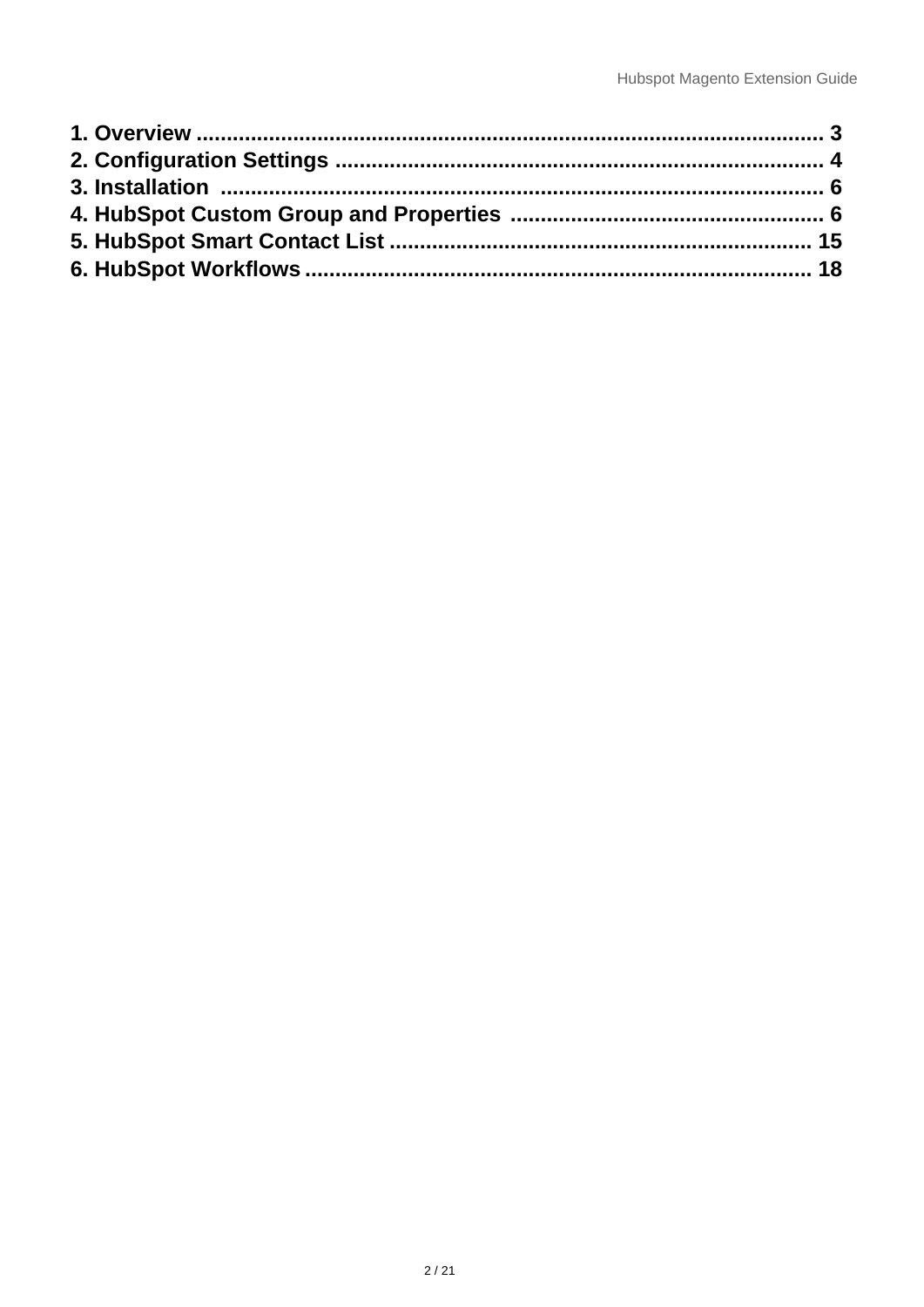# <span id="page-2-0"></span>**1. Overview**

Companies today spend a considerable amount of time on planning their marketing strategies but they quite often miss the inbound marketing factor that can help them reach their target customers using their own 'company created internet content – something that ends customers care about the most. That's where HubSpot takes the reins for all your worries.

HubSpot is an inbound marketing and sales platform. It is a marketer and developer of the software products that help companies plan their inbound marketing strategies. HubSpot provides tools for social media marketing, content management, web analytics, search engine optimization etc for customized content to attract the end users.

Keeping these factors in mind to help the online sellers, CedCommerce presents the HubSpot Integration for Magento 2 Extension. Using this extension by CedCommerce, the sellers can not only create the customized content for their customer base but can also **sync the comprehensive product and details from their Magento 1 admin panel to HubSpot.** Result? you can manage your business well by in-depth details of the products.

#### **A glance at its Features-**

**Product Sync –** Sync the product along with its details such as Name, Image, Price, and Description to HubSpot for your e-commerce store.

**Customer Sync –** Sync all the customer details from your e-commerce store to HubSpot. The customer details that you may sync are – Email, First Name, Last Name, Company Name, Telephone Number, Street, City, Region, Country, Post Code, and Contact Stage.

**Deal Sync –** Get all the orders from your e-commerce store synced with HubSpot. The order details that can be synced using HubSpot E-Commerce Integration are – Deal Stage, Deal Name, Closed Won Reason, Closed Lost Reason, Close Date, Amount, Pipeline, Abandoned Cart URL, Discount Amount, Increment ID, Shipment IDs, Tax Amount, and Contact Ids.

**Line Item Sync –** Sync the Line Items to HubSpot and know in detail about products' performance – which is being ordered or is high in demand. The HubSpot E-Commerce Integration lets you sync the Product ID, Deal ID, Discount Amount, Quantity, Price, Name, and SKU.

**E-Mail –** With the HubSpot E-Commerce Integration, you may create the e-mail pattern with personalized content from the HubSpot panel itself and make your presence more prominent amongst your target clientèle.

**Marketing Automation –** Forget the hassles of e-mail marketing. Operate and experience the automated e-mail marketing from HubSpot panel with the HubSpot E-Commerce Integration, and rely on the self-operating e-mail marketing.

**Analytics –** Understand your customers' behaviour and purchasing pattern by understanding the analytics from the HubSpot panel. Get the comprehensive details with HubSpot E-Commerce Integration, have deeper insights about your marketplace analytics, and turn it into your forte.

**Abandoned Cart Recovery** – HubSpot E-Commerce Integration enables you to send emails to the customers from your HubSpot panel in the situation of Abandoned Shopping Cart, to procure the recovery. After a specific time period, communicate with the shoppers through an email to persuade them to take the desired action.

**Customer Welcome** – On your customers' first purchase, send the welcome email to them within a specific time period. From your HubSpot panel, initiate the email communication with shoppers once they have completed the buying process, within a definite time period.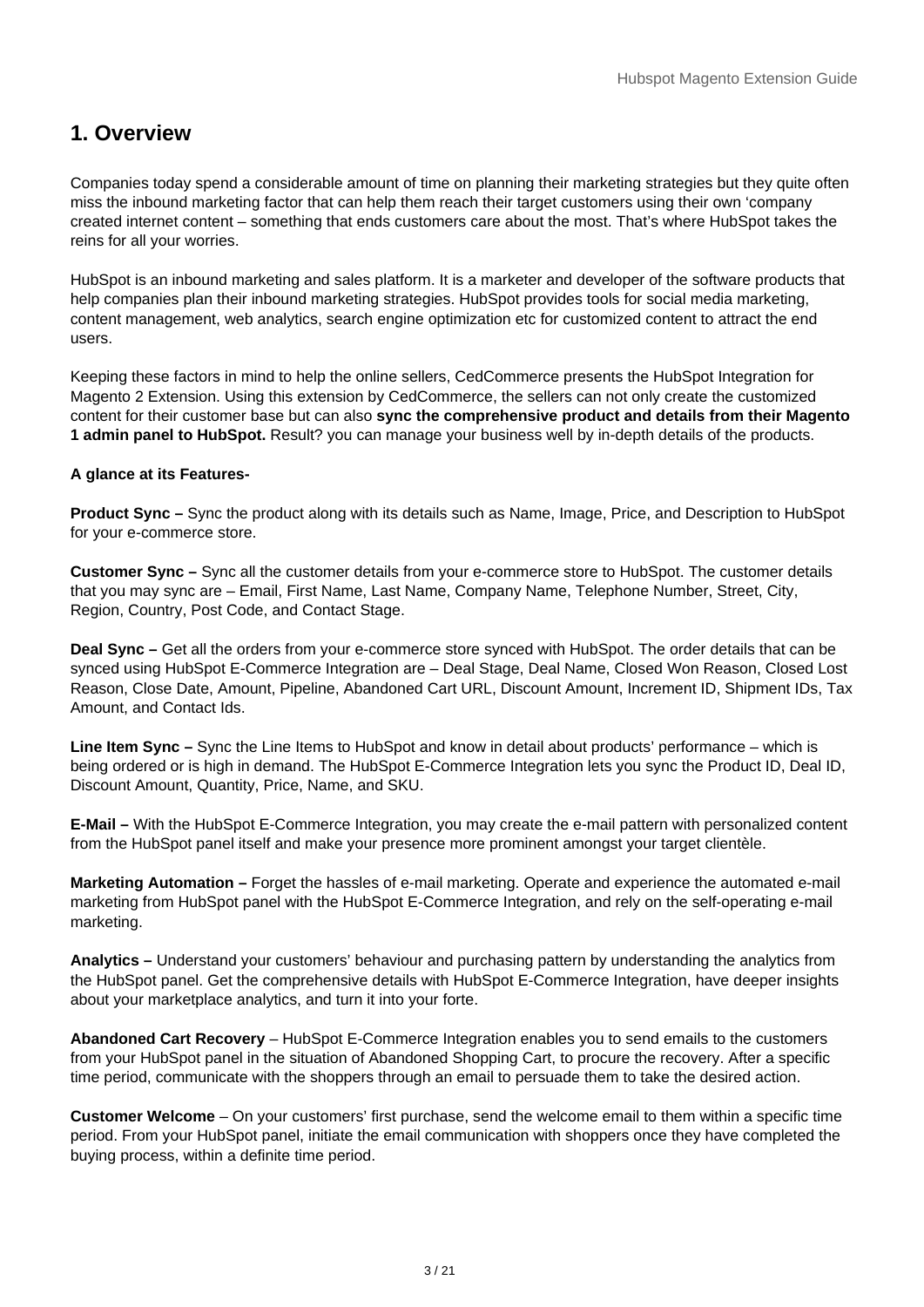<span id="page-3-0"></span>**Customer Re-engagement –** With the HubSpot E-Commerce Integration, re-engage with your customers and draw their attention towards your brand once again. The HubSpot E-Commerce Integration authorizes you to send emails to communicate with your users who haven't made a purchase with you lately.

# **2. Configuration Settings**

The first step in the process of integrating your Magento 1 store with HubSpot is the Configuration.

#### **To do the Configuration,**

- Go to your Magento Admin Panel.
- Click on **Hubspot** which you may see on the top navigation bar. Click on **Configuration** in the drop down.

| Magento Admin Panel                                      |                                                                                                                       |                  |                   | <b>Global Record Search</b> |            |                | Logged in as admin   Wednesday, March 27, 2019   Log Out |               |               |        |                                                                               |
|----------------------------------------------------------|-----------------------------------------------------------------------------------------------------------------------|------------------|-------------------|-----------------------------|------------|----------------|----------------------------------------------------------|---------------|---------------|--------|-------------------------------------------------------------------------------|
| <b>Dashboard</b>                                         | <b>Sales</b><br>Catalog                                                                                               | <b>Customers</b> | <b>Promotions</b> | Newsletter                  | <b>CMS</b> | <b>Reports</b> | CsMarketplace                                            | Hubspot       | <b>Mautic</b> | System | <b>O</b> Get help for this page                                               |
|                                                          | a) Latest Message: Magento Open Source 1.9.4.1 released with important security enhancements - 3/26/2019 Read details |                  |                   |                             |            |                |                                                          | Configuration |               |        | ave 8 critical, 2 major and 12 notice unread message(s). Go to messages inbox |
|                                                          | 10 1 Vendor(s) have requested for Payment(s). Release Payment(s) from Requested Payments Panel.                       |                  |                   |                             |            |                |                                                          |               |               |        |                                                                               |
| <b>Dashboard</b>                                         |                                                                                                                       |                  |                   |                             |            |                |                                                          |               |               |        |                                                                               |
| Choose Store View: All Store Views<br>$\mathbf{I} \odot$ |                                                                                                                       |                  |                   |                             |            |                |                                                          |               |               |        |                                                                               |

After clicking on **Hubspot > Configuration** the following shown screen would open.

| <b>HubSpot</b>                                             |                                                                         | Save Config          |
|------------------------------------------------------------|-------------------------------------------------------------------------|----------------------|
| <b>HubSpot Integration</b>                                 |                                                                         | $\bullet$            |
| <b>Enable Hubspot Integration</b><br><b>Abandoned Cart</b> | Enable<br>3<br>A After how many minute of inactive cart we should treat | [GLOBAL]<br>[GLOBAL] |
| Connect                                                    | it as Abandoned<br>Authenticate                                         | [GLOBAL]             |
| <b>Export Settings</b>                                     |                                                                         | $\bullet$            |
| <b>Select Cron Time</b>                                    | <b>Every Hour</b><br>۷.                                                 | [GLOBAL]             |
| <b>Export Old Data</b>                                     |                                                                         | $\bullet$            |
| Want to Export Old Data?                                   | Yes<br>۷.<br><b>Export Old Data</b>                                     | [GLOBAL]<br>[GLOBAL] |

- In **Enable HubSpot Integration,** select **Yes** to enable the extension. (Yes is the default state which is already selected.)
- In Abandoned Cart, enter the time in minutes after which you want the inactive shopping cart to be treated as abandoned**.**
- **Select Cron Time** You can decide in what frequency data get sync, it can be once in a day, twice in a day, four times a day or every hour.
- **Want to Export old Data**–If a user selects yes and click on the **Export Old Data** then old data (products, customers, orders and line items) will get export to HubSpot.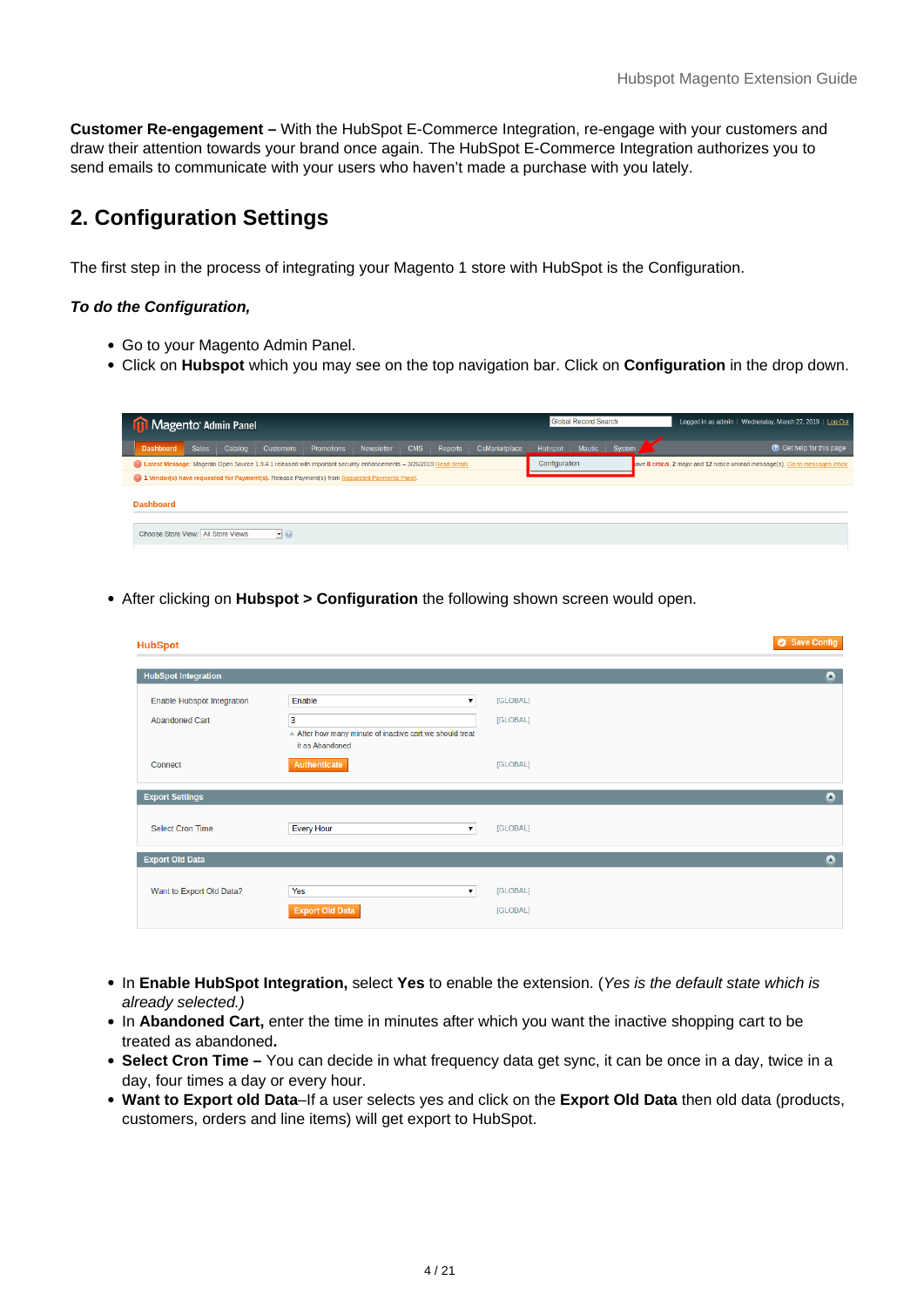| Rating                                                | Recency                                              | <b>Frequency</b>                                                      | <b>Monetary</b>                                               |
|-------------------------------------------------------|------------------------------------------------------|-----------------------------------------------------------------------|---------------------------------------------------------------|
|                                                       | (days since last order)                              | (total orders placed)                                                 | (total money spent)                                           |
| Less Than:                                            | $\hat{\cdot}$                                        | More Than:                                                            | More Than:                                                    |
| 5                                                     |                                                      | $\hat{\cdot}$                                                         | $\hat{\cdot}$                                                 |
| 30                                                    |                                                      | 20                                                                    | 1000                                                          |
| From:<br>31<br>4<br>To:<br>90                         | $\hat{\cdot}$<br>$\hat{\phantom{a}}$<br>$\checkmark$ | From:<br>$\hat{\cdot}$<br>10<br>To:<br>$\hat{\cdot}$<br>20            | From:<br>$\hat{\cdot}$<br>750<br>To:<br>$\hat{\cdot}$<br>1000 |
| From:<br>91<br>3<br>To:<br>180                        | $\hat{\cdot}$<br>$\hat{\cdot}$                       | From:<br>$\hat{\cdot}$<br>5<br>To:<br>$\hat{\cdot}$<br>10             | From:<br>$\hat{\cdot}$<br>500<br>To:<br>$\hat{\cdot}$<br>750  |
| From:<br>181<br>$\overline{\mathbf{2}}$<br>To:<br>365 | $\hat{\cdot}$<br>$\hat{\Box}$                        | From:<br>$\hat{\cdot}$<br>$\overline{2}$<br>To:<br>$\hat{\cdot}$<br>5 | From:<br>$\hat{\cdot}$<br>250<br>To:<br>$\hat{\cdot}$<br>500  |
| More Than:                                            | $\hat{\cdot}$                                        | Less Than:                                                            | Less Than:                                                    |
| 1                                                     |                                                      | $\hat{\cdot}$                                                         | $\hat{\cdot}$                                                 |
| 365                                                   |                                                      | $\overline{2}$                                                        | 250                                                           |

• In RFM Settings, you may categorize your customers on the basis of the Recency (How frequently they are ordering your product?), Frequency (How many orders they are placing?), and Monetary (How much your customers are spending on your product?), and then rate them on the scale of 1 to 5, where 5 indicates the customers who are most inclined towards your product and 1 indicates those who are least inclined.

**1**. In **Recency** column, you need to enter the numbers as a parameter for days and decide on its basis which type of customers are visiting your store most frequently. You may rate them accordingly. **2**. In **Frequency** column, you need to enter the numbers for the total orders placed by a customer, and on the basis of that, you can decide about the customers who are placing most orders and who are placing the least number of orders.

**3**. In **Monetary** column, enter the numbers as a parameter and decide on its basis that who are the customers who are spending the most on your product and who are spending the least.

Once you've selected and entered the information mentioned above, click on the **Save Config** button on the top right side of the page.

| HubSpot                    |  |
|----------------------------|--|
| <b>HubSpot Integration</b> |  |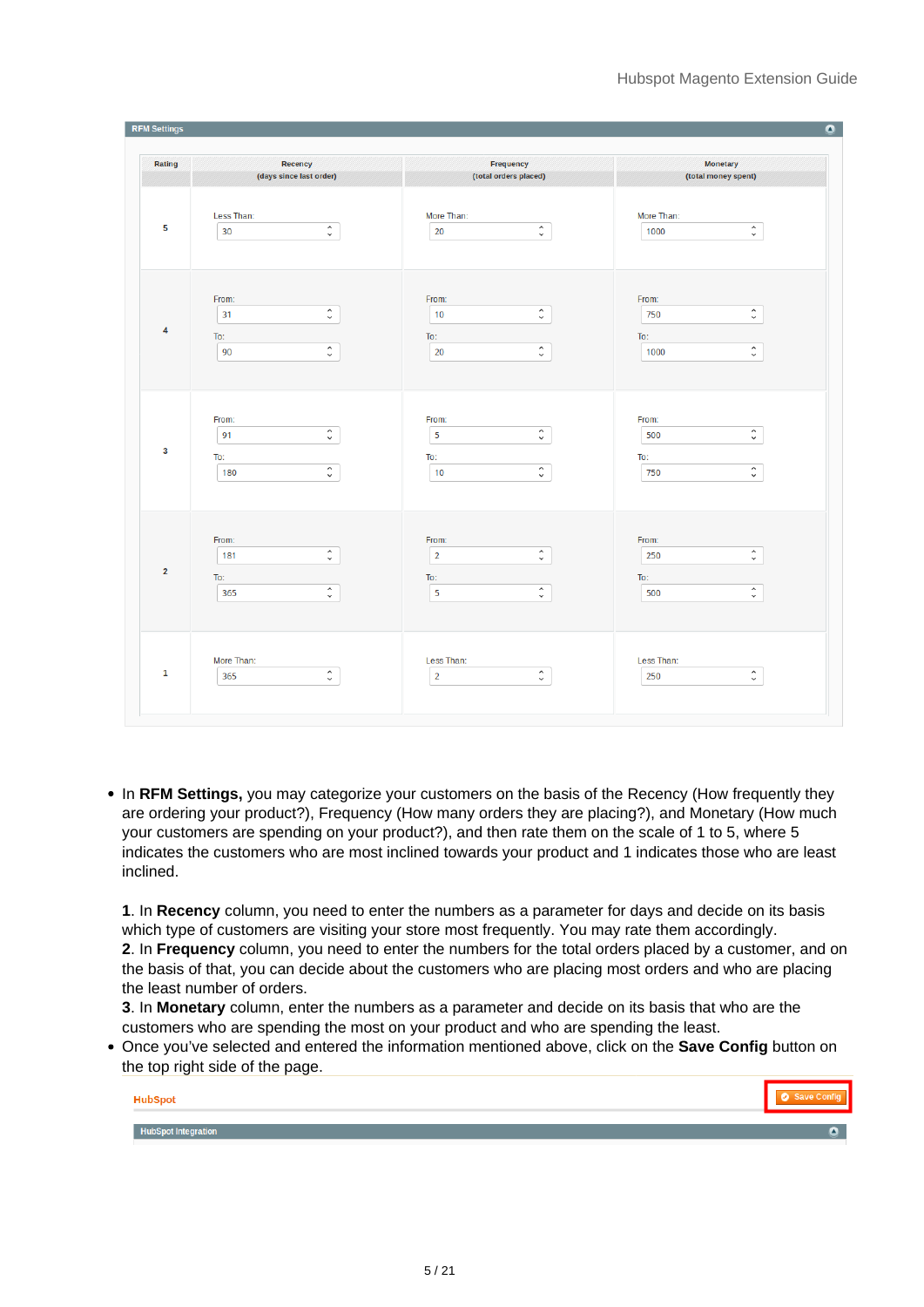<span id="page-5-0"></span>The configuration will be **saved**.

# **3. Installation**

After the Configuration is done successfully, you may move a step further and take the necessary steps for installation.

Click on the **Authenticate** button to authorize and connect to HubSpot.

| <b>HubSpot</b>                    |                                                                           |          | Save Config |
|-----------------------------------|---------------------------------------------------------------------------|----------|-------------|
| <b>HubSpot Integration</b>        |                                                                           |          | ×           |
| <b>Enable Hubspot Integration</b> | Enable                                                                    | [GLOBAL] |             |
| <b>Abandoned Cart</b>             | 13                                                                        | [GLOBAL] |             |
|                                   | After how many minute of inactive cart we should treat<br>it as Abandoned |          |             |
| Connect                           | Authenticate                                                              | [GLOBAL] |             |

- On clicking it, a new tab of **HubSpot** will be opened,
	- **Login** to your Hubspot account
	- On Logging, in the HubSpot account page will appear as-

**Request for Integration Permissions** 

|                     | HubSpot Magento Ecomm Bridge API Integration wants access to:                                                                                                                |
|---------------------|------------------------------------------------------------------------------------------------------------------------------------------------------------------------------|
|                     | <b>User and Account Information</b><br>This includes access to read information about the user and account                                                                   |
|                     | <b>Read from and write to my Files</b><br>This includes access to File Manager                                                                                               |
|                     | <b>Create timeline events</b><br>Provides the ability to add events to contact timelines                                                                                     |
| ンベ                  | <b>Access to integrations sync features</b><br>Exposes the sync (and ecomm) api for integrators to build apps with Sync enabled, which allows syncing of most<br>Crm objects |
|                     | <b>Read from and write to my Contacts</b><br>This includes prospects and lists                                                                                               |
| ンご                  | <b>Read from and write to my Workflows</b><br>This includes workflows                                                                                                        |
| <b>Grant access</b> |                                                                                                                                                                              |

– Click on **Grant Access** which is mentioned in the above image and authentication process will get complete.

# **4. HubSpot Custom Group and Properties**

# **1-Customer view**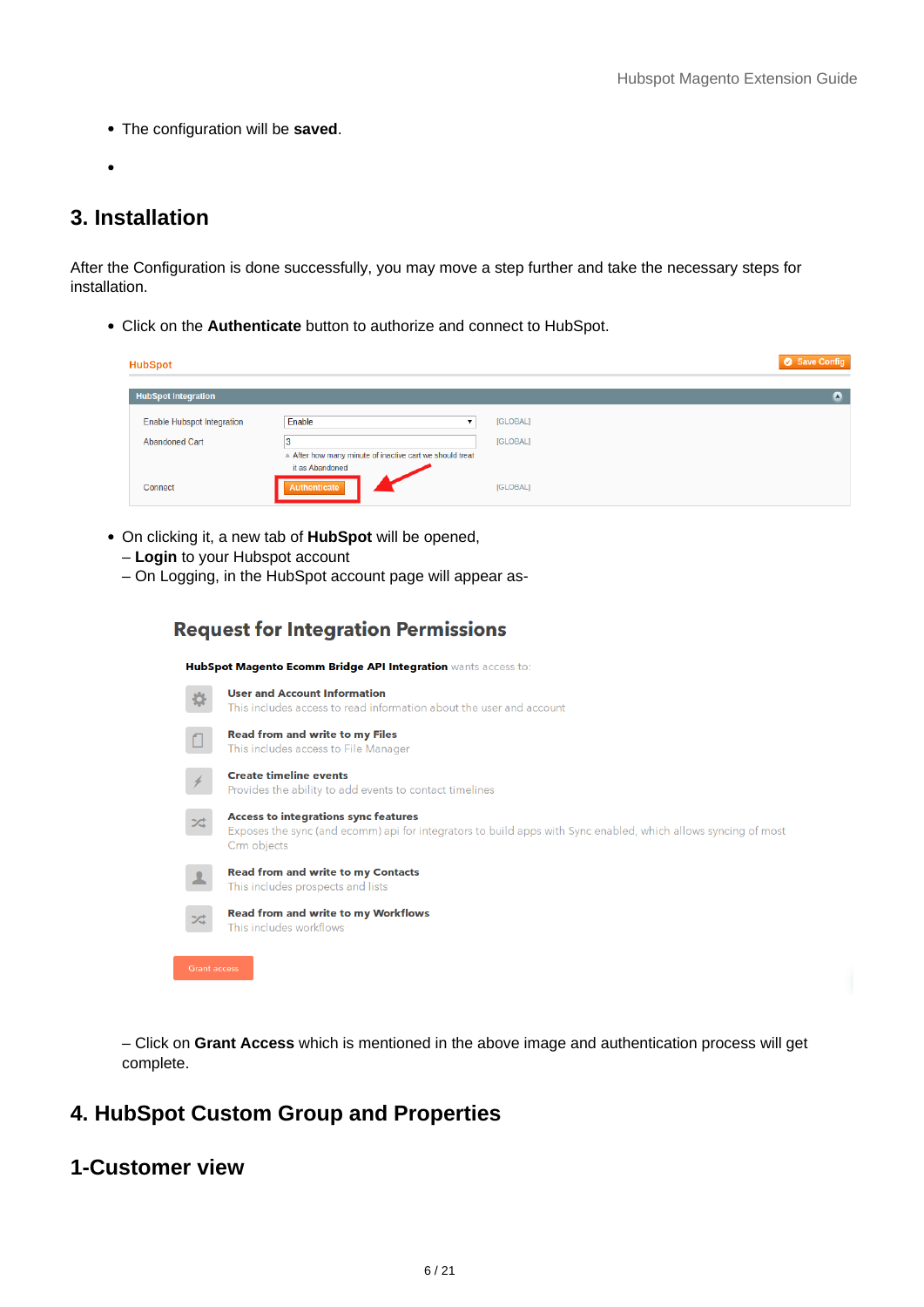# **Overview:**

 The HubSpot custom group **Customer Group** holds the general contact information like their user role, customer ID on the store, etc. The group has **three custom properties** for HubSpot contacts and they are as:

# **Properties:**

**Accepts Marketing-** (field type is drop-down select) The property shows the status of whether a contact accepts marketing on your store or not. Also, there is a filter for the property value so it can be easily modified according to your needs.

**Customer Group/User Role-** (field type is multi-line text) The property holds the information regarding the user role of the contact on the Magento store. It can be either customer, subscriber, etc.

**Shopping Cart ID-** ( field type is number) The property contains the customer's ID which is a unique ID alloted in the Magento store.

# **2-Shopping Cart Information**

**Overview:**

The HubSpot custom group **Shopping Card Fields** contains information regarding the shopping and billing address of the contact on the Magento Store. It contains **twelve** custom HubSpot properties for contact and they are as:

**Properties:**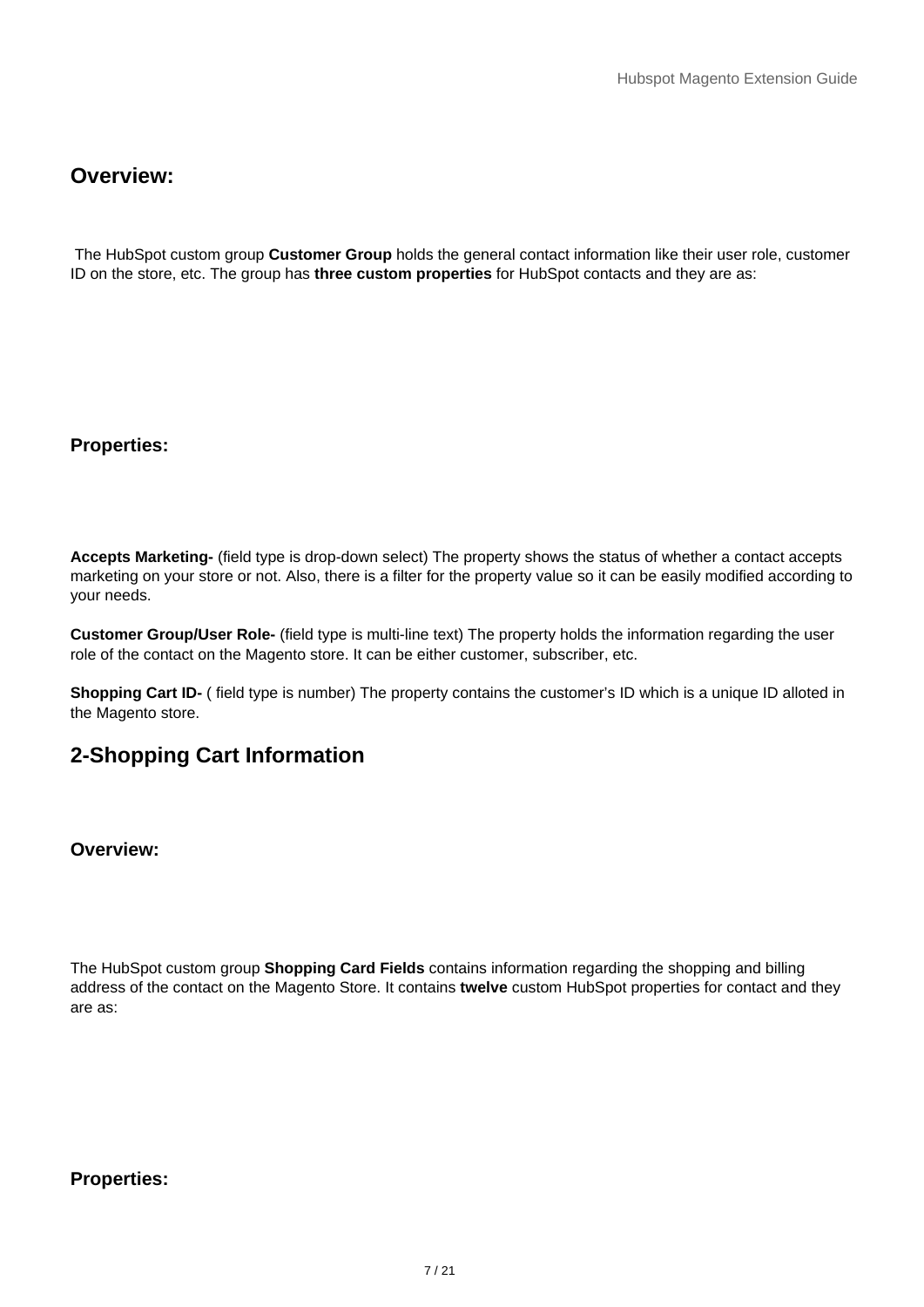**Shipping Address line 1-** (field type is single-line text) Represents shipping address line 1 **Shipping Address line 2-** (field type is single-line text) Represents shipping address line 2

**Shipping city-** (field type is single-line text) Represents the shipping city of the contact on Magento store **Shipping state-** (field type is single-line text) Represents the shipping state of the contact **Shipping postal code-** (field type is single-line text) Represents the shipping post/zip code given by the contact **Shipping country-** (field type is single-line text) Represents the shipping country of the contact **Billing Address Line 1-** (field type is single-line text) Billing Address line 1 of the contact on Magento Store **Billing Address Line 2-** (field type is single-line text) Billing address line 2 of the contact **Billing city-** (field type is single-line text) Billing city used by the contact on store **Billing state-** (field type is single-line text) Billing State given by the contact

**Billing postal code-** (field type is single-line text) Billing post/zip code **Billing country-** (field type is single-line text) Billing country of the contact

**3-Order**

# **Overview:**

The HubSpot custom group **Order Information** contains the whole information regarding the last order placed by the customer on the Magento Store. It contains **seven** custom HubSpot properties and they are as:

## **Properties:**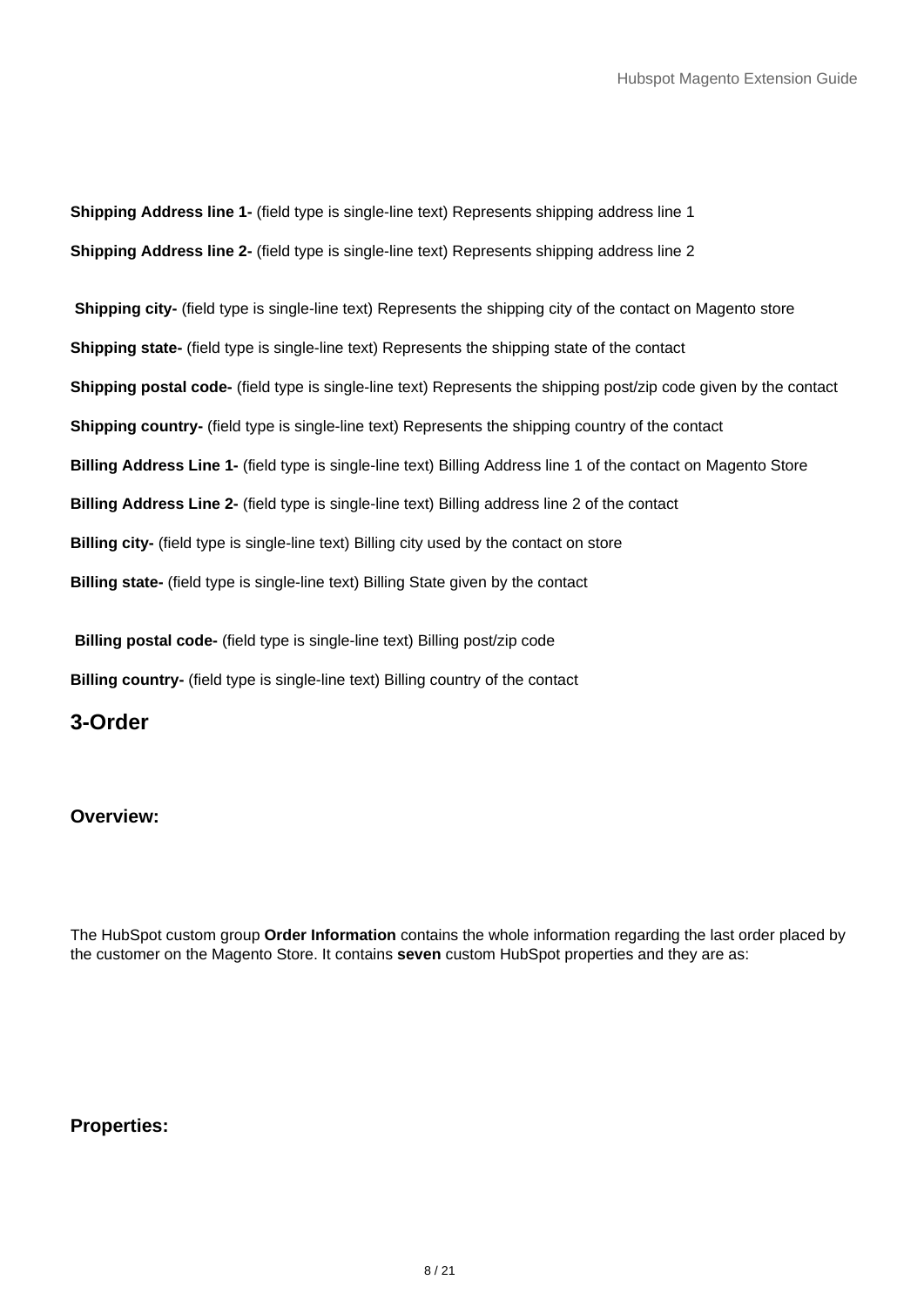**Last Order Status-** (drop-down select) Shows the status of the last order made by the customer on the Magento store.

**Last Order Fulfillment Status-** (drop-down select) Last order fulfillment status on Magento store.

**Last Order Tracking Number** (number field) Last order tracking number. It can be modified according to need.

**Last Order Shipment Date-** (date-picker) Last order shipment date. It can be modified as per need.

**Last Order Number-** (number field) Last order number of the customer on the Magento store.

**Total Number of Current Orders-** (number-field) Total count of current orders of the customer on the store. We have assumed those orders as Current orders which are in either processing or on-hold or pending status. It means they are likely to be completed.

# **4-Last Products Bought**

**Overview:**

The HubSpot custom group **Products Bought** contains the full purchase history of contact in terms of store products. It contains the whole information regarding what the customer has purchased from you, how many products they have purchased etc. The group has **twenty** custom HubSpot properties and they are as:

## **Properties:**

**Last Product Bought-** (multi-line text) name of the last product of the last order.

Last Product Types Bought- (multi-line text) Last product types purchased by the customer

**Last Products Bought-** (multi-line text) Shows the names of the product last purchased by the customer

**Last Products Bought HTML-** (multi-line text) Holds the full HTML of the last purchased products.

**Last Total Number Of Products Bought-** (number field) Shows the count of the total number of purchased products in the last order.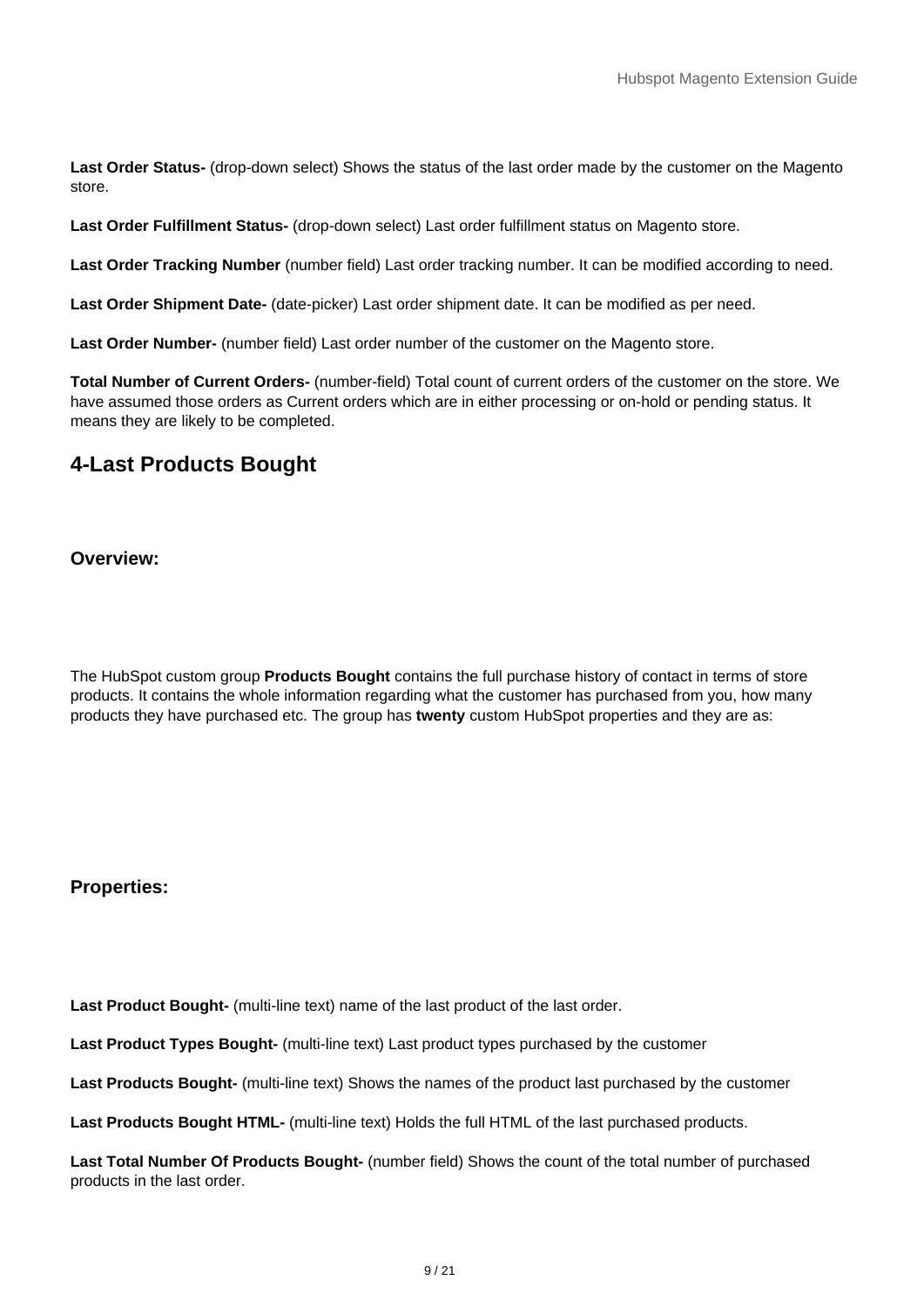**Product Types Bought-** (multi-line text) Full history of product types bought by the customer till the current date. Holds all the types of products separated by the semicolon.

**Products Bought-** (multi-line text) Full history of products bought by the customer till the current date. Holds all the names of the product separated by the semicolon.

**Total Number of Products Bought-** (number field) Shows the count of the total number of products bought by the customer.

**Last Products Bought Product 1 Image URL-** (single-line text) shows the product image URL of the last purchased product.

**Last Products Bought Product 1 Name-** (single-line text) Shows the Name of the second last purchased product.

**Last Products Bought Product 1 Price-** (number field with currency symbol) Shows the price of the last purchased product.

**Last Products Bought Product 1 Url-** (single-line text) Shows the URL of the last purchased product.

**Last Products Bought Product 2 Image URL-** (single-line text) shows the product image URL of the second last purchased product.

**Last Products Bought Product 2 Name-** (single-line text) Shows the Name of the second last purchased product.

**Last Products Bought Product 2 Price-** (number field with currency symbol) Shows the price of the second last purchased product.

**Last Products Bought Product 2 Url-** (single-line text) Shows the URL of the second last purchased product.

**Last Products Bought Product 3 Image URL-** (single-line text) shows the product image URL of the third last purchased product.

**Last Products Bought Product 3 Name-** (single-line text) Shows the Name of the third last purchased product.

**Last Products Bought Product 3 Price-** (number field with currency symbol) Shows the price of the third last purchased product.

**Last Products Bought Product 3 URL-** (single-line text) Shows the URL of the third last purchased product.

# **5-Catagories Bought**

## **Overview:**

The HubSpot custom group **Categories Bought** shows the full purchase history in terms of the categories of the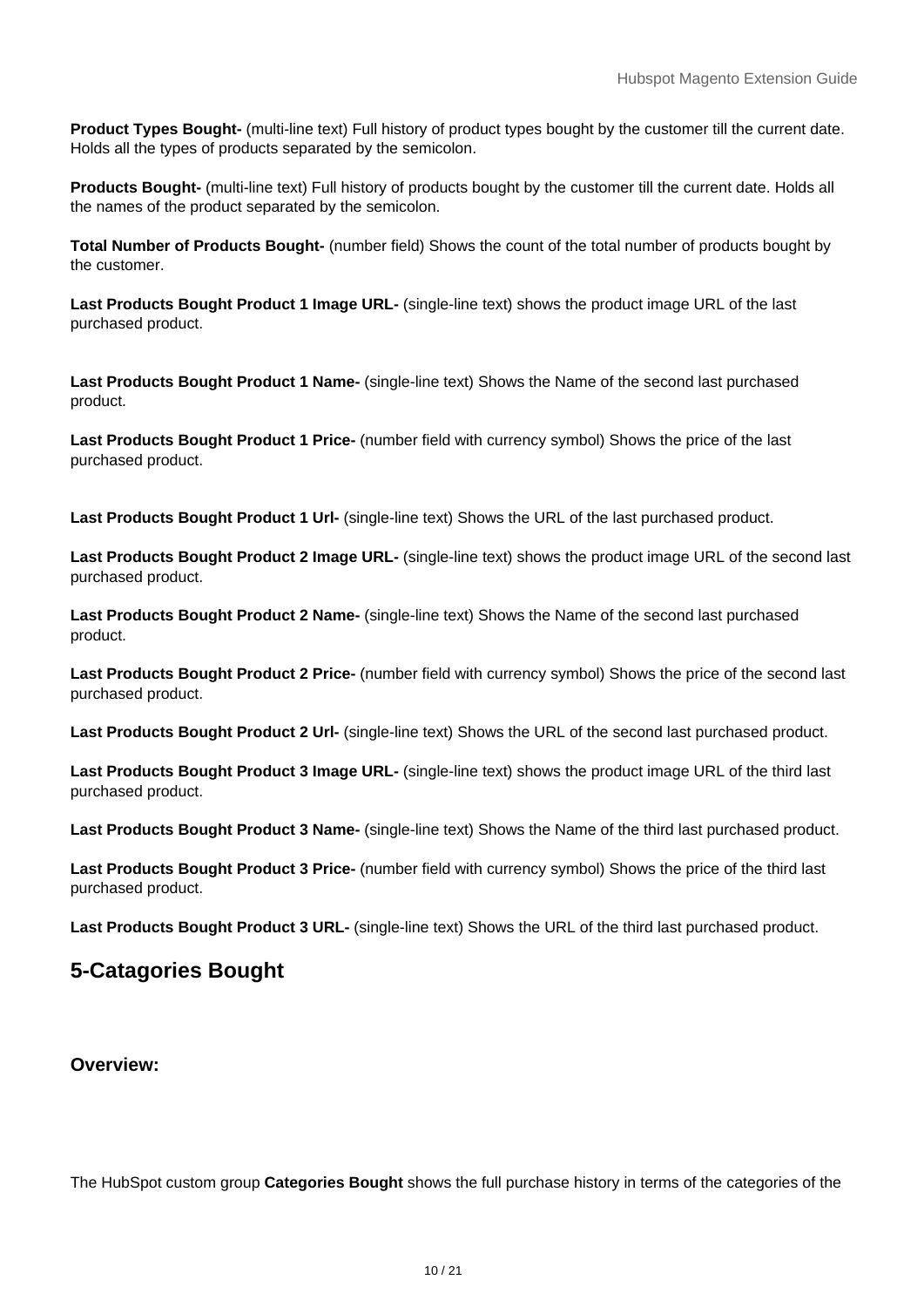purchased products. The group contains **two** custom HubSpot properties and they are as:

# **Properties:**

**Last Categories Bought-** (multi-line text) categories for the last order of the customer on Magento store

**Categories Bought-** (multi-line text) categories for all the orders of the customer till the current date.

# **6-RFM Information**

**Overview:**

The HubSpot custom group **RFM Information** provides the true power of RFM segmentation through its properties **Order Recency Rating, Order Frequency Rating,** and **Monetary Rating.** Through this group and its properties, you can easily segment your customers which will help you to target your best as well as lost customers, The group contains **twelve** custom HubSpot properties and they are as:

## **Properties:**

**Total Value of Orders-** (number field) Shows the total value of orders of the customer

**Average Order Value-** (number field with currency symbol) average order value of the customer

**Total Number of Orders-** (number field) total number of orders of the customer

First Order Value- (number field with currency symbol) first-order value of the customer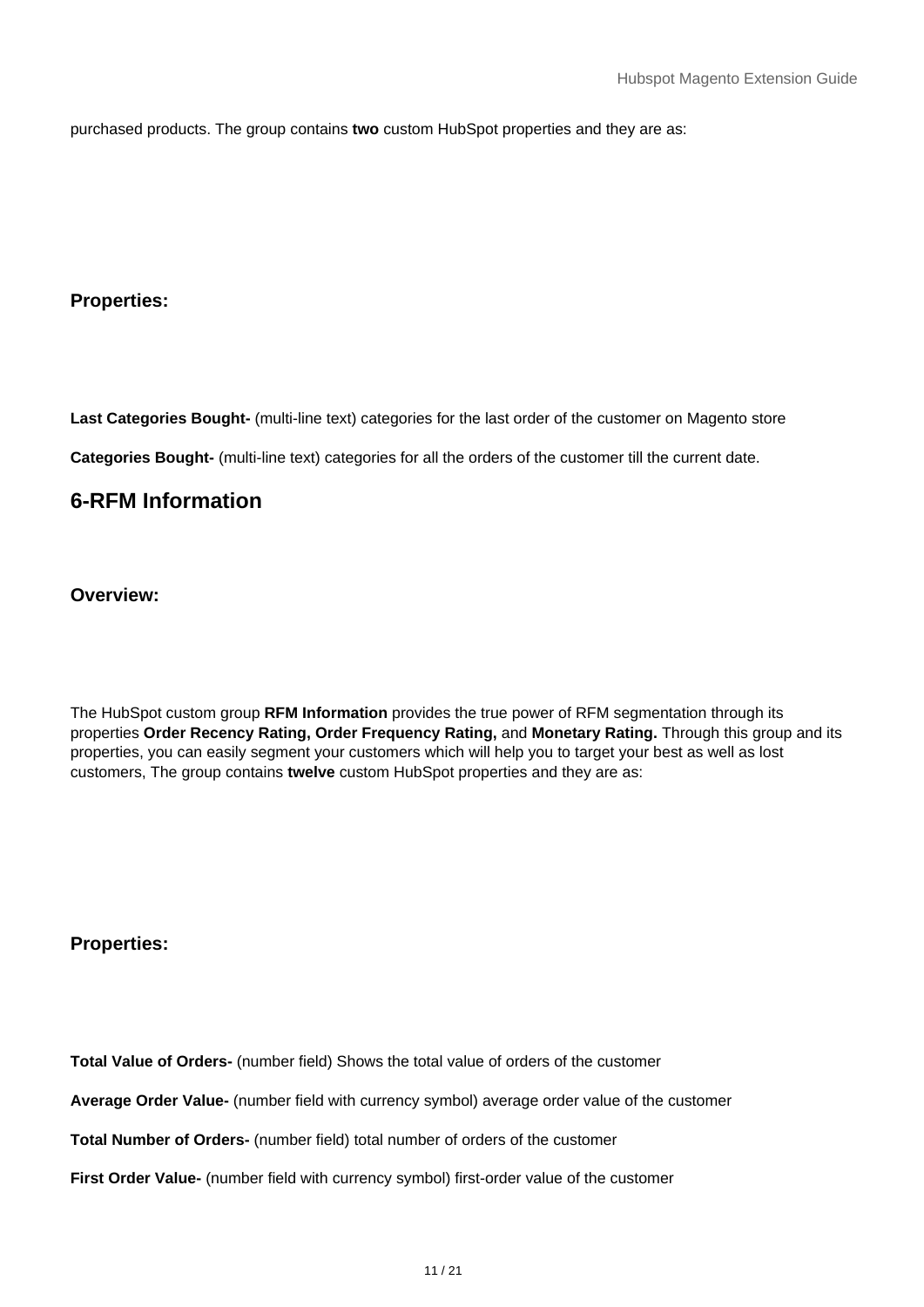**First Order Date-** (date-picker) first-order date of the customer

Last Order Value- (number field with currency symbol) last order value of the customer on the store

Last Order Date- (date-picker) last order date of the customer on your store

**Average Days Between Orders-** (number field) Average days between orders of the customer

**Account Creation Date-** (date-picker) Date when the customer registered on the store

**Monetary Rating-** (drop-down select) Rating to the customer in between 1-5 in terms of money spent on the store

**Order Frequency Rating-** (drop-down select) Rating to the customer in between 1-5 in terms of number of orders placed

**Order Recency Rating-** (drop-down select) Rating to the customer in between 1-5 in terms of how recently the order being placed.

# **7-SKUs Bought**

## **Overview:**

The HubSpot custom group **(Store Keeping Unit) SKUs Bought** contains a full purchase history of the customer in terms of Product SKUs bought. It basically contains the information for all order SKUs and last order SKUs of the customer. The group contains **two** custom HubSpot properties and they are as:

## **Properties:**

Last SKUs Bought- (multi-line text) SKUs of the last order products

**SKUs Bought-** (multi-line text) SKUs of all the orders placed by the customer till the current date.

# **8-ROI Tracking**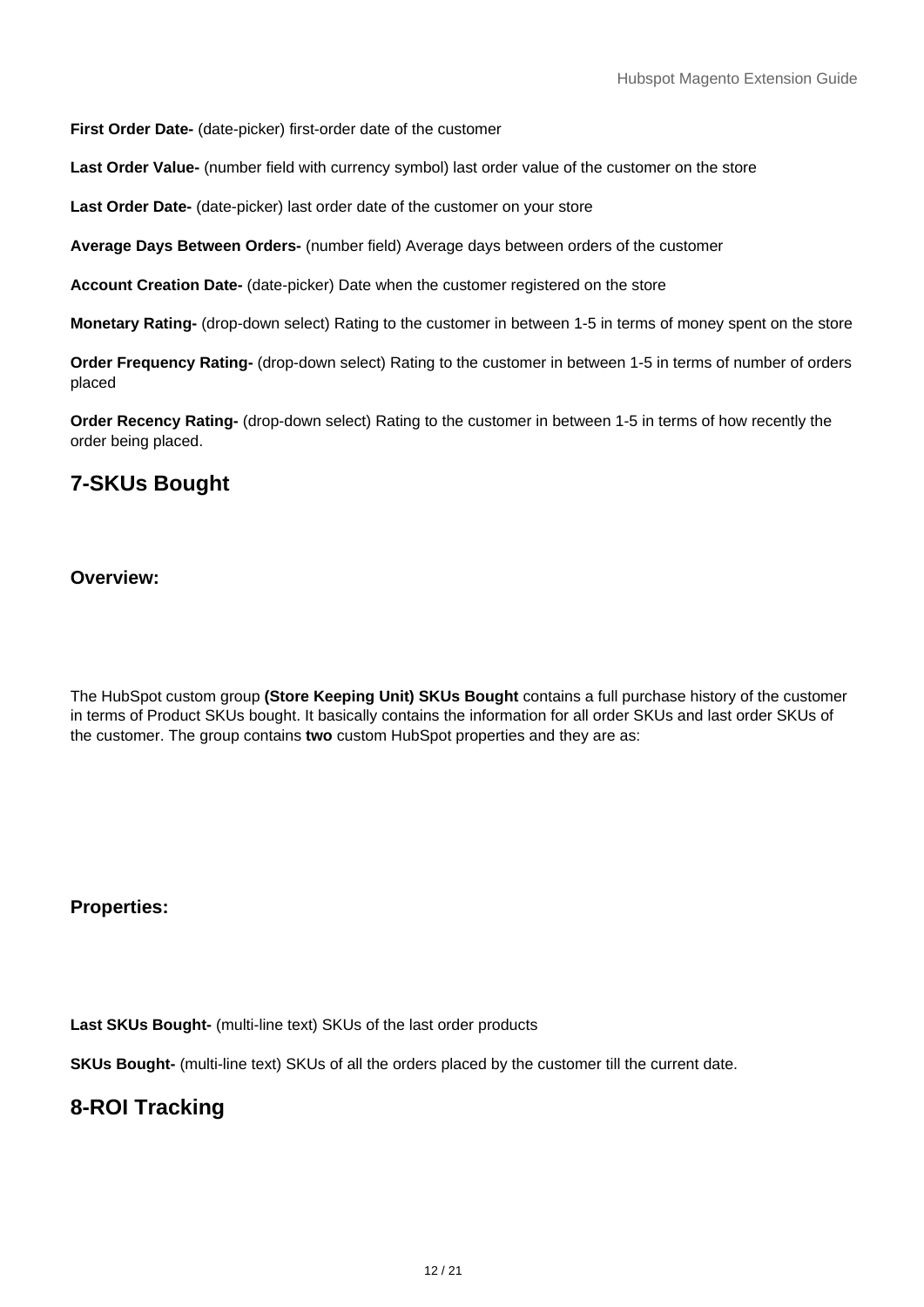# **Overview:**

The HubSpot custom group (**Return On Investment)ROI Tracking** manages the whole data regarding the customer conversion and the revenue gained per campaign triggered by HubSpot. It tracks and updates the customer property for every campaign data as well as the date and amount gained by their conversion.

# **Properties:**

**Current ROI Campaign-** (drop-down select) sets the current ROI campaign for the customer through which he is currently passing.

**Abandoned Cart Recovery Workflow Conversion-** (dropdown select) sets the value in yes/no for the abandoned cart conversion

**Abandoned Cart Recovery Workflow Conversion Amount-** (number field with currency symbol) sets the total amount gained per customer through the abandoned cart conversion

**Abandoned Cart Recovery Workflow Conversion Date-** (date-picker) sets the date when the customers abandoned cart has been converted

**Abandoned Cart Recovery Workflow Start Date-** (date-picker) sets the date when the Abandoned Cart Recovery Campaign was started for the customer.

**Customer Reengagement Workflow Conversion-** (drop-down select) sets the value for the customer reengagement campaign if the customer gets converted through this campaign.

**Customer Reengagement Workflow Conversion Amount-** (number field with currency symbol) total amount gained by the customer conversion through this campaign

**Customer Reengagement Workflow Conversion Date-** (date-picker) the date when the customer gets converted through this campaign

**Customer Reengagement Workflow Start Date-** (date-picker) date when the customer reengagement campaign was started for the customer

**Customer Rewards Workflow Conversion-** (drop-down select) status whether the customer has been converted through a customer rewards campaign or not.

**Customer Rewards Workflow Conversion Amount-** (number field with currency symbol) amount gained per customer from the conversion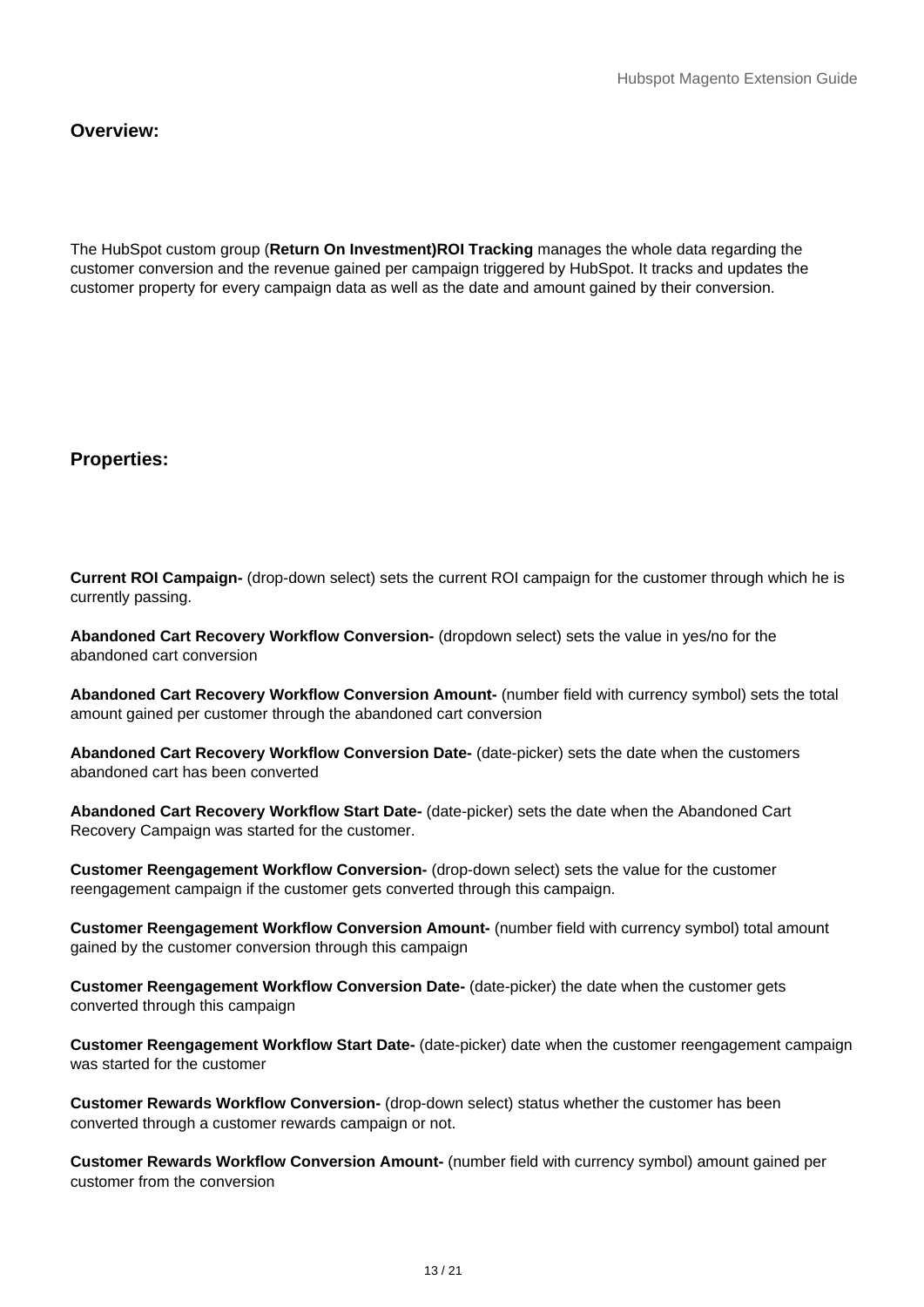**Customer Rewards Workflow Conversion Date-** (date-picker) date when the customer was successfully converted through the customer rewards campaign

**Customer Rewards Workflow Start Date-** (date-picker) date when the campaign was started for the customer

**MQL Capture, Nurture & Conversion Conversion-** (drop-down select) status whether the customer has been converted through MQL nurturing campaign or not.

**MQL Capture, Nurture & Conversion Conversion Amount-** (number field with currency symbol) amount gained per customer from the conversion

**MQL Capture, Nurture & Conversion Conversion Date-** (date-picker) date when the customer gets converted through the campaign.

**MQL Capture, Nurture & Conversion Start date-** (date-picker) date when the campaign was started for the customer

**New Customer Workflow Conversion**– (drop-down select) status whether the customer has been converted through this campaign or not.

**New Customer Workflow Conversion Amount-** (number field with currency symbol) amount gained per customer from the conversion

**New Customer Workflow Conversion Date-** (date-picker) date when the customer was successfully converted through this campaign

**New Customer Workflow Start Date-** (date-picker) date when the campaign was started for the customer

**Second Purchase Workflow Conversion-** (drop-down select) status whether the customer has been converted through a second purchase campaign or not.

**Second Purchase Workflow Conversion Amount-** (number field with currency symbol) amount gained per customer from the conversion

**Second Purchase Workflow Conversion Date-** (date-picker) date when the customer was successfully converted through this campaign

**Second Purchase Workflow Start Date-** (date-picker) date when the campaign was started for the customer

**Third Purchase Workflow Conversion-** (drop-down select) status whether the customer has been converted through third purchase campaign or not.

**Third Purchase Workflow Conversion Amount-** (number field with currency symbol) amount gained per customer from the conversion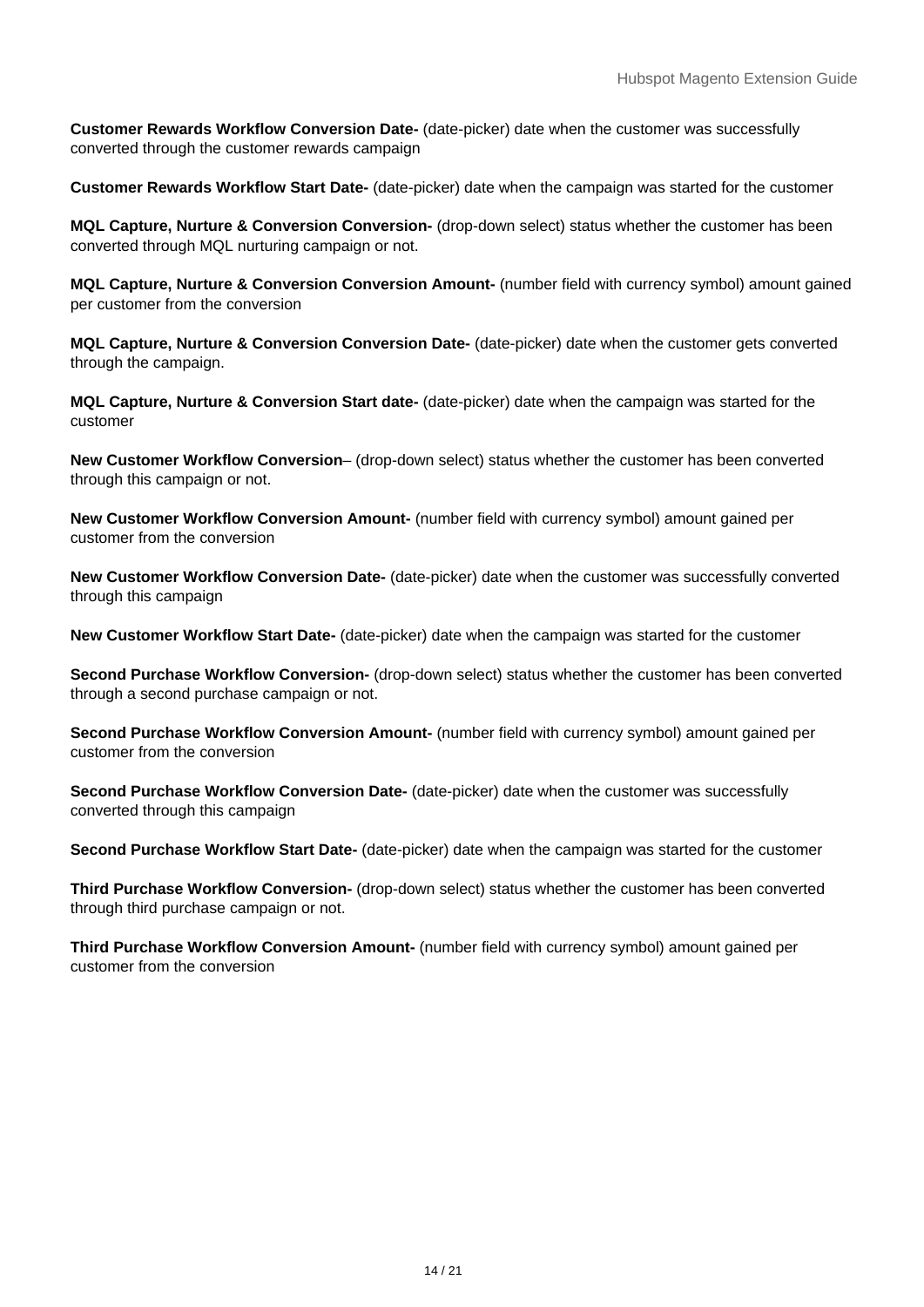<span id="page-14-0"></span>**Third Purchase Workflow Conversion Date-** (date-picker) date when the customer was successfully converted through this campaign

**Third Purchase Workflow Start Date-** (date-picker) date when the campaign was started for the customer

# **5. HubSpot Smart Contact List**

# **Best Customers-**

This list will enroll customers according to their customer's lifecycle stage. Whenever any customer's lifecycle changes it would filter all those customers.

# **Big Spenders-**

This list shows the contact property whose Monetary rating is equal to 5. These are the customers who are spending lavishly and purchasing more often from your store.

# **Loyal Customers-**

It is the list of those customers whose Frequency and Recency of order is 5. It is the list that exhibits customer loyalty when they consistently purchase a certain product or brand over an extended period of time and describes the loyalty which is established between a customer and companies.

# **Churning Customers-**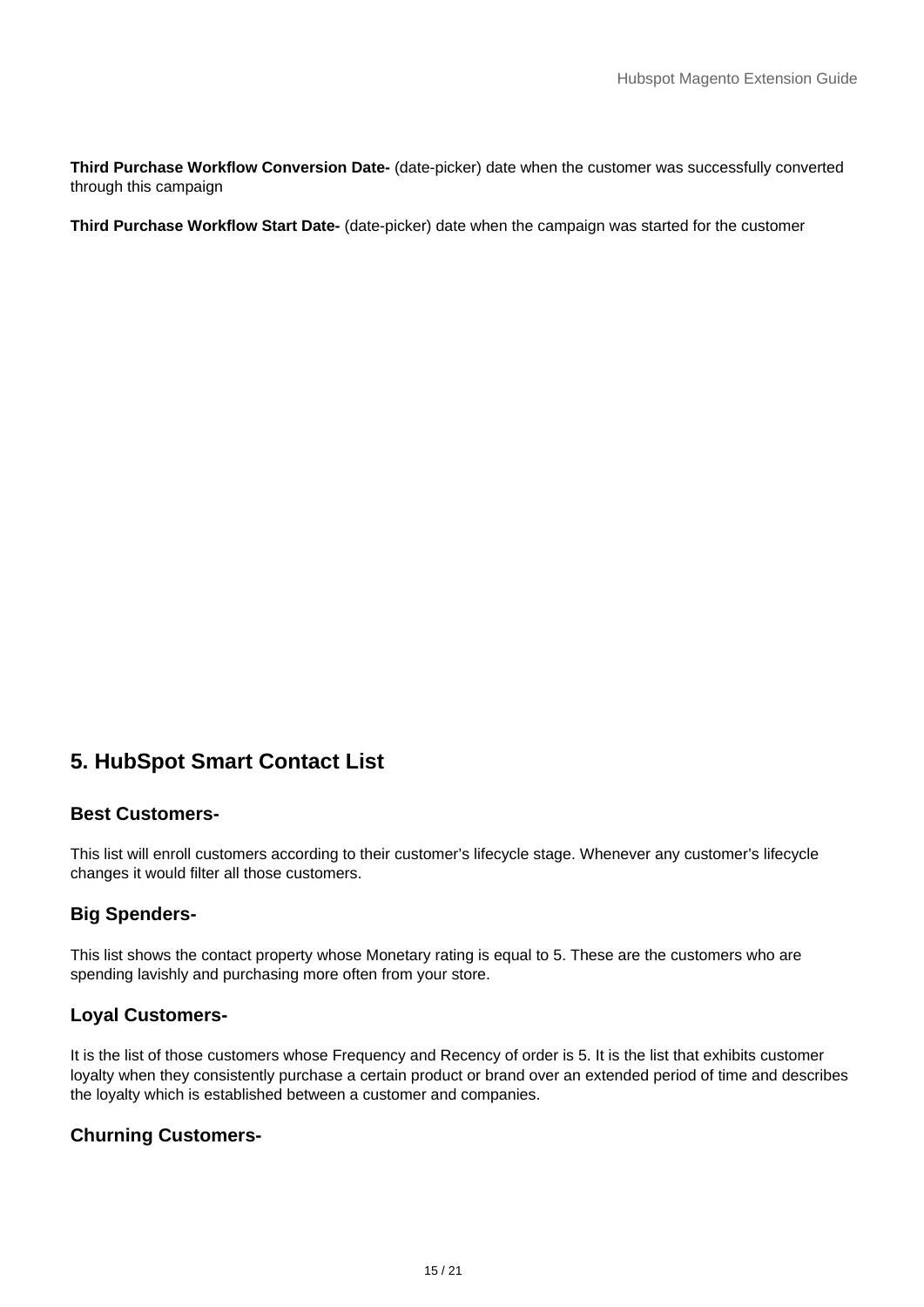It is the list of those customers whose Monetary and Order frequency is 5 but Recency is 1. The churning rate, also known as the rate of attrition, it is the percentage of subscribers to a service who discontinue their subscriptions to the service within a given time period.

# **Low-Value Lost Customers-**

It is the list of those customers whose Recency, Frequency & Monetary is 1. These are the customer who is on the verge of getting lost as their engagement with the website is very low.

## **New Customers-**

This list shows new contact whose Frequency and Recency is 1. They are the new customer they are not yet engaged with your website.

# **Customers Needing Attention-**

In this list, Monetary and Frequency of the customer are 3 but Recency lies between 1 & 2. This list shows that the customer has spent time and money both on your website but his last order was long-ago.

# **About to Sleep-**

It is the list in which customers whose Recency Frequency and Monetary (RFM) value lie between 1 & 2 and they are about to sleep. It means that their engagement with your website is getting less on each successive day.

## **Mid Spenders-**

This list shows the contact property whose Monetary rating is equal to 3. It means that he not frequently buying from your store.

## **Low Spenders-**

This list shows the contact property whose Monetary rating is equal to 1. It notifies that your customer is not spending much on your store.

# **Newsletter Subscriber-**

It will list all those newsletter subscribers who have subscribed for a printed report containing news (information) of the activities of a business or an organization (institutions, societies, associations) that is sent by mail regularly to all its members, customers, employees or people, who are interested.

# **One Time Purchase Customers-**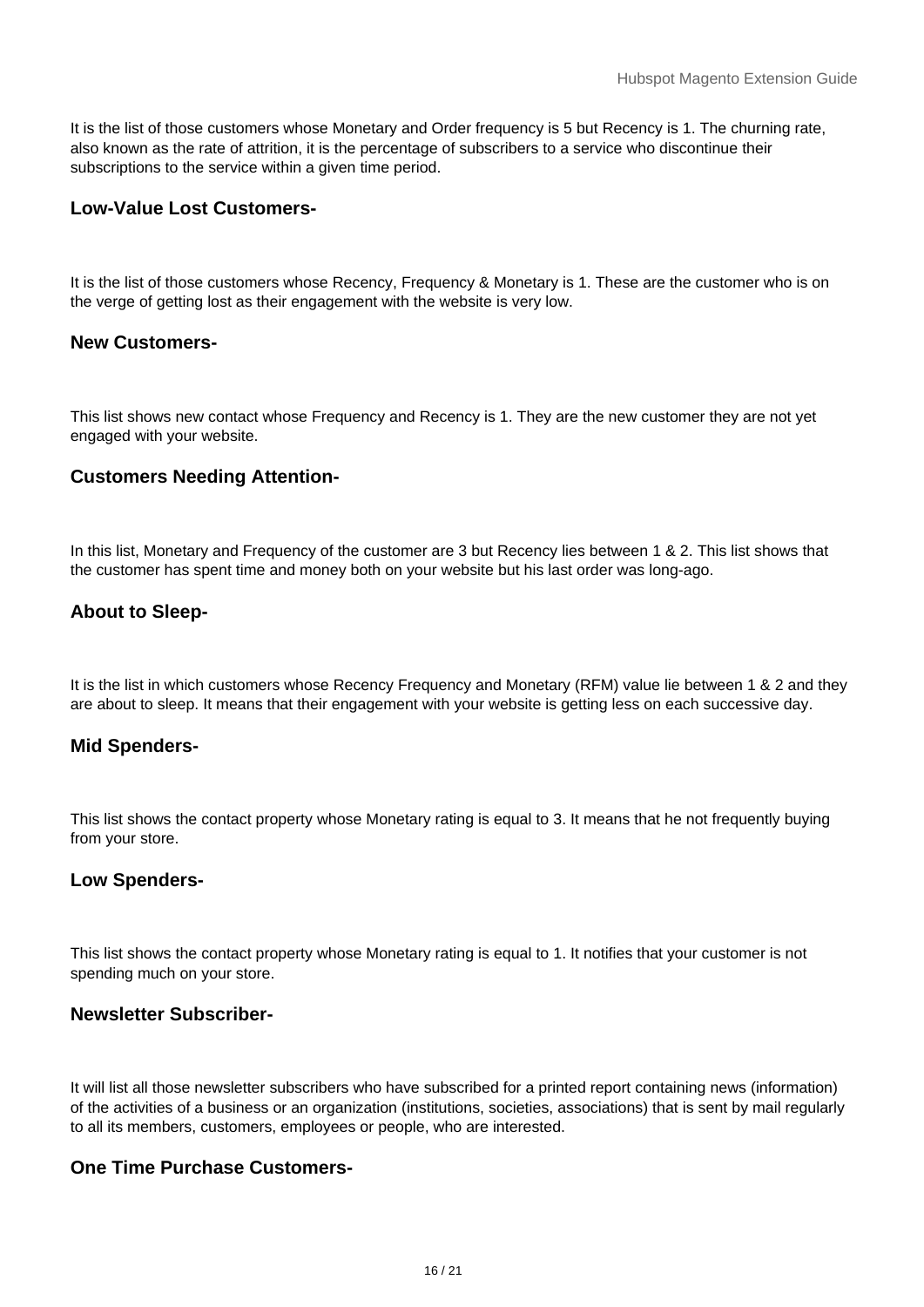It will list all those customers whose total number of orders is 1. As the list shows, the total number of orders is 1, so you have to work hard on these customers and start nurturing them and educate them about your product and services.

## **One Time Purchase Customers-**

It will list all those customers whose total number of orders is 1. As the list shows, the total number of orders is 1, so you have to work hard on these customers and start nurturing them and educate them about your product and services.

# **Two-Time Purchase Customers-**

It will list all those customers who have brought only 2 times from your store. You can pay special attention to those customers as they are interested but you have to educate them about your product and service.

## **Three-Time Purchase Customers-**

It will list all those customers who have purchased only three times from your store. You can encourage them to buy more frequently.

## **Bought Four or More Times-**

It will list all those customers who have purchased 4 times from your store. You can provide special benefits to those customers.

#### **Leads-**

It will list all those leads who have indicated interest in your company's product or service in some way, shape, or form.

## **Marketing Qualified Leads-**

It will enlist all those marketing qualified lead (MQL) who has been deemed more likely to become a customer compared to other leads. This qualification is based on what web pages a person has visited, what they've downloaded, and similar engagement with the business's content.

## **Customers-**

This list will enroll customers according to their customer's lifecycle stage. Whenever any customer's lifecycle changes it would filter all those customers.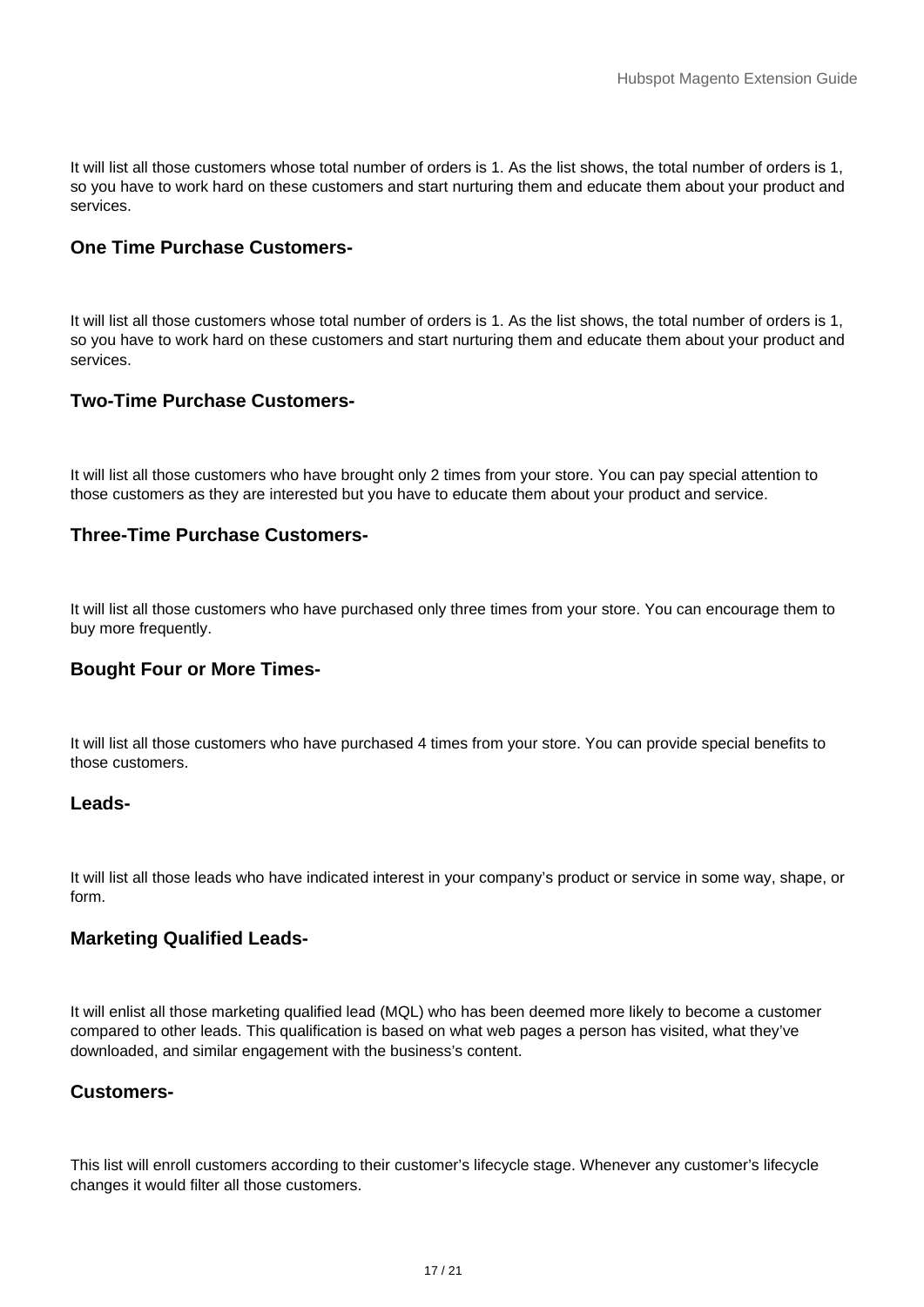# <span id="page-17-0"></span>**Engaged Customers-**

Engaged Customers is the smart list of HubSpot that will list all your contacts whose last brought item is less than 60days. It will show the list of your loyal and regular customers.

# **Disengaged Customers-**

Disengaged Customers is the smart list where you can see the list of customers that didn't reach you from more than 60-180 days. It is the most useful list where you can target those customers who are disengaged for a long period of time.

# **Repeat Buyers-**

Repeat Buyers is the smart list of HubSpot which helps to segment customers those who shop on your store regularly and their HubSpot property **Average days between orders** is also under the count of 30 days.

# **6. HubSpot Workflows**

#### **MQL to Customer lifecycle stage Conversion –**

Aims at nurturing the marketing qualified leads (MQLs) of your store and focus on converting them to customers. The workflow automatically creates a well automated series of emails and send them to the MQLs at an appropriate time. On the other hand, the other workflows help in tracking the leads and customer's conversion rates as well.

#### **Welcome New Customer & Get the 2nd Order –**

focuses on getting second order from the same customer after they place the very first order on your store. The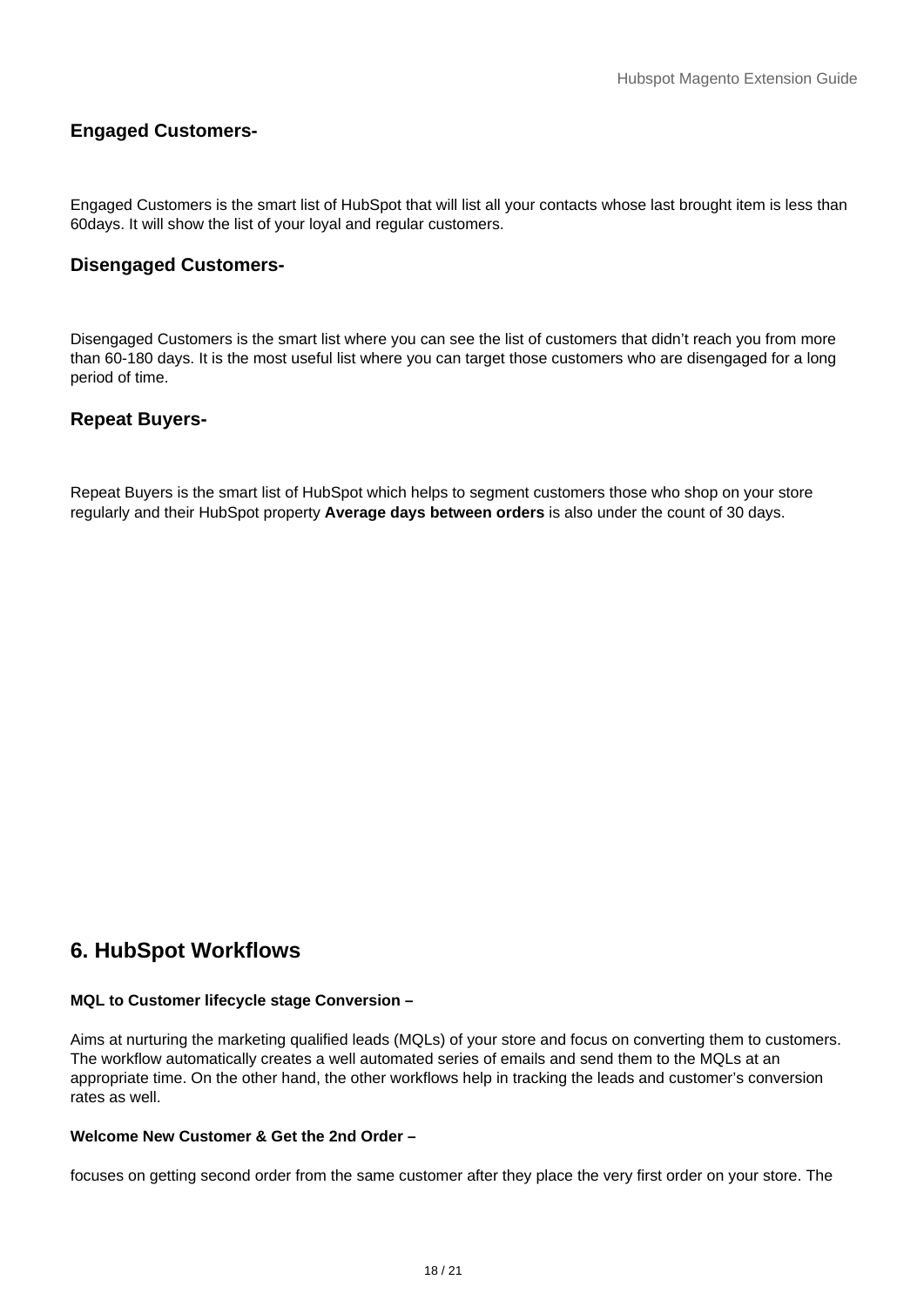workflow sends the **First Order ThankYou** mail with **getting Second-Order** mail to the customer repeatedly at appropriate delays. It also tracks and sets the current ROI campaign for the customer.

#### **2nd Order Thank You & Get the 3rd Order-**

Focuses on getting third order from the same customer after they place their second order on your store. The workflow sends the **Second Order ThankYou** mail with **getting Third Order** mail to the customer repeatedly at appropriate delays. It also tracks and sets the current ROI campaign for the customer. Basically the workflows, however, manage to make all your customers as repeat customers.

#### **3rd Order Thank You –**

Focuses on keeping your customers happy and delighted. It sends the customer an automated **Third Order ThankYou** email on placing a successful order third time on your store.

#### **ROI Calculation-**

Helps in calculating the Return On Investment(ROI) for different campaigns such as MQL Nurturing, Welcome New Customer and Get 2nd Order and so on. The workflow checks for the contact's current ROI campaign and accordingly sets the campaign conversion date, status and amount for the contact on getting a new order. The workflow focuses on full tracking of contact conversion through different campaigns triggered.

#### **Order Workflow-**

captures the new order of Magento store and checks for last order value and last order date. When any customer's property last order date and last order value is found to be known it changes the contact lifecycle stage to Customer on HubSpot and enrolls the contact to **ROI Calculation** workflow. The workflow basically works whenever a contact's new order comes to HubSpot and manages their HubSpot lifecycle stage.

## **Set Order Recency 1 Ratings –**

Sets the HubSpot contact property **Order Recency Rating** to **1** if contact's custom HubSpot property **last order date** is more than **360 days ago**. It means that the customer hasn't made any order in your store for almost one year. And whenever any contact is found active in **Order Workflow**, then it gets removed from the existing workflow and this leads to workflow's goal achievement.

#### **Set Order Recency 2 Ratings –**

Sets the HubSpot contact property **Order Recency Rating** to **2** if contact's custom HubSpot property **last order date** is between **180 to 360** days ago. It means that the customer hasn't made any order in your store for at least six months. And whenever any contact is found active in **Order Workflow**, then it gets removed from the existing workflow and this leads to workflow's goal achievement.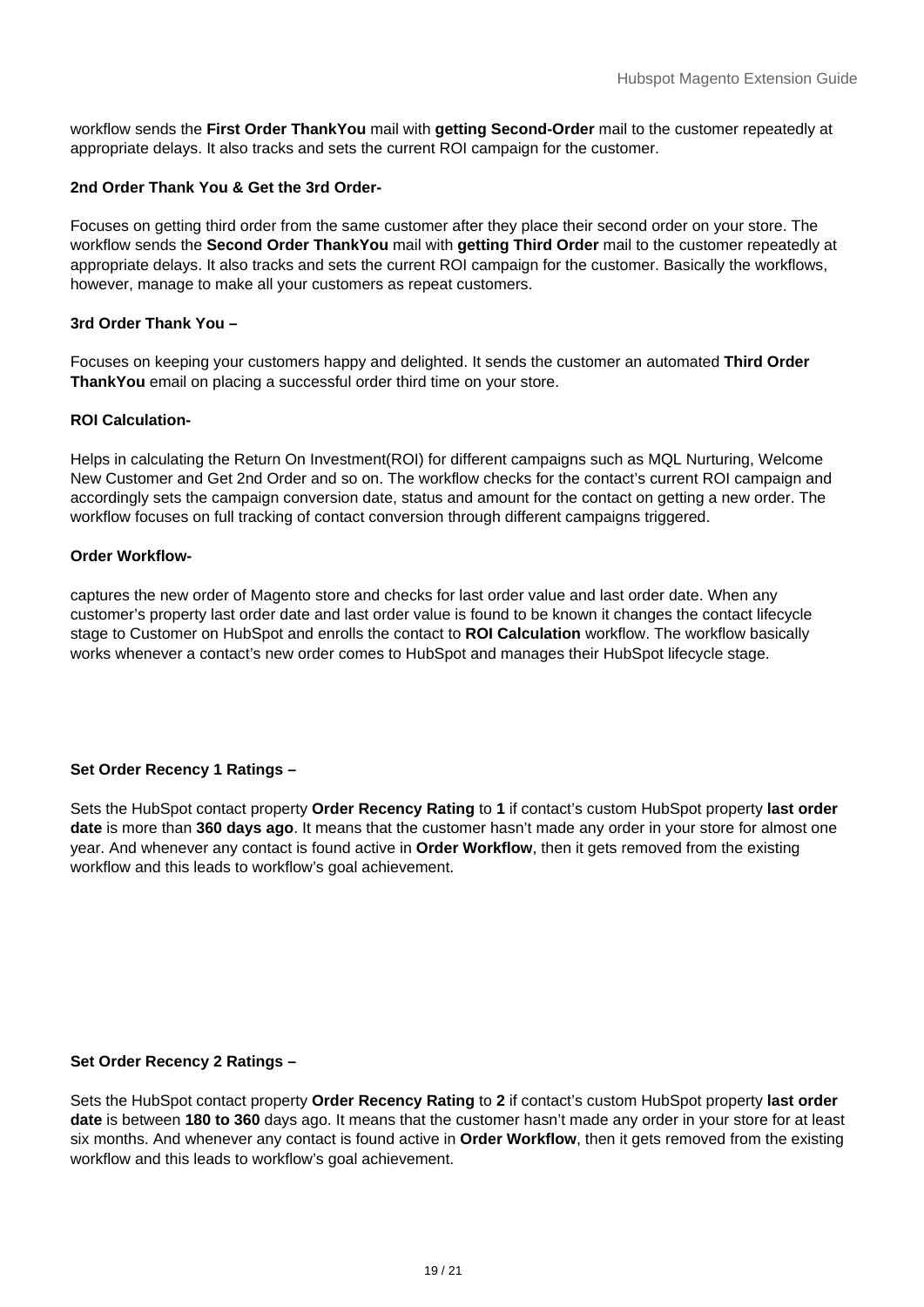#### **Set Order Recency 3 Ratings –**

Sets the HubSpot contact property **Order Recency Rating** to **3** if contact's custom HubSpot property **last order date** is between **90 to 180** days ago. It means that the customer hasn't made any order in your store for at least three months. Actually these are the customers that require some attention from your side. And whenever any contact is found active in **Order Workflow**, then it gets removed from the existing workflow and this leads to workflow's goal achievement.

#### **Set Order Recency 4 Ratings –**

Sets the HubSpot contact property **Order Recency Rating** to **4** if contact's custom HubSpot property **last order date** is between **30 to 90** days ago. It means that the customer hasn't made any order in your store for at least one month. Actually these are the customers that can be really valuable for your store. And whenever any contact is found active in **Order Workflow**, then it gets removed from the existing workflow and this leads to workflow's goal achievement.

#### **Set Order Recency 5 Ratings –**

Sets the HubSpot contact property **Order Recency Rating** to **5** if contact's custom HubSpot property **last order date** is **30 days** ago. It means that the customer has made his/her last order on your store within one month. These are the customers that were recently active on your store .

#### **Update Historical Order Recency Rating –**

Works to manage the real-time **Order Recency Rating** of the customer. Automatically sets the rating by checking their last order date and enrolls to specified workflow such as **Set Order Recency 5 Ratings –** or **Set Order Recency 4 Ratings –** for further processing. It means the workflow will take care of the customer's Order